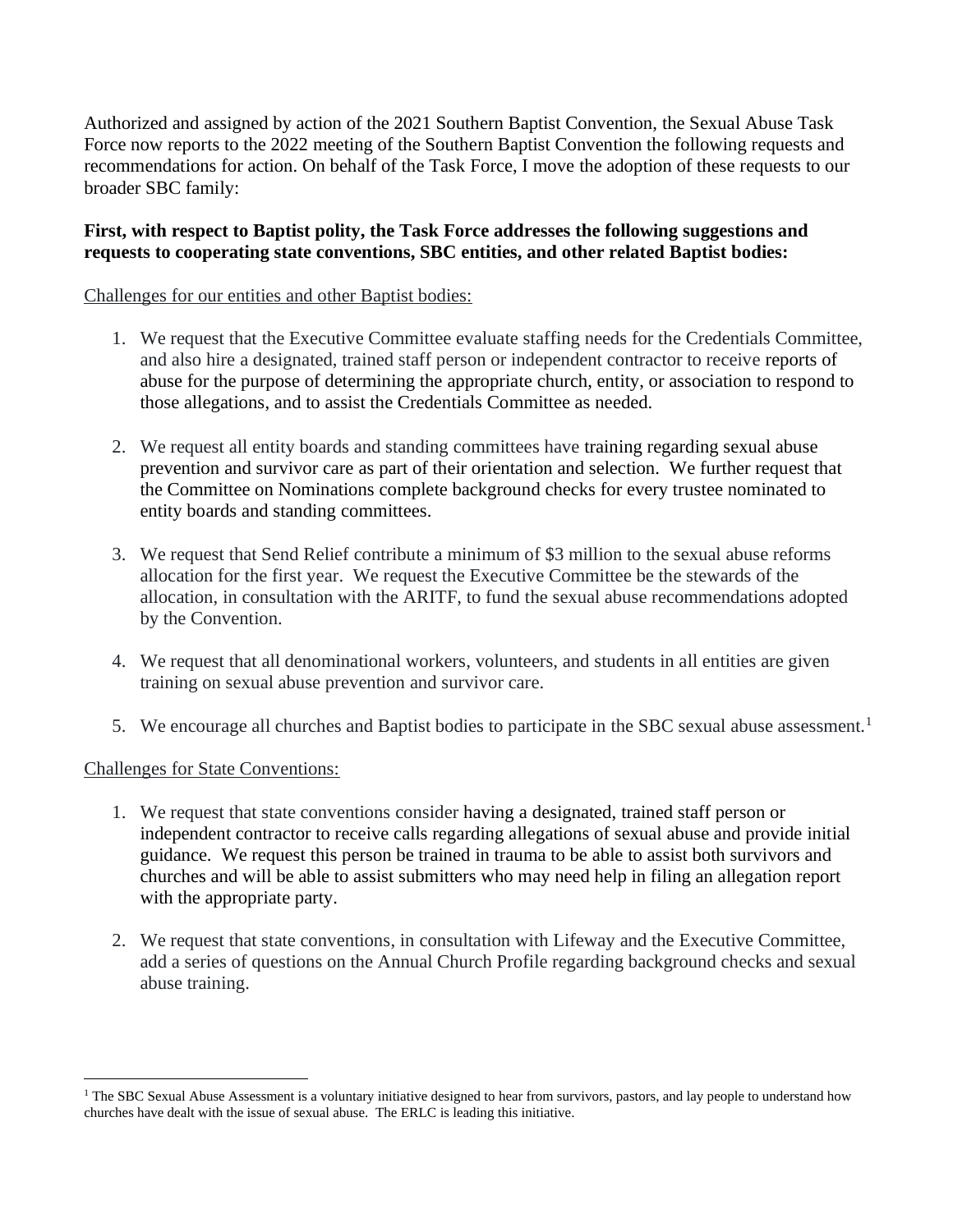- 3. We request that state conventions maintain a list of professionally trained, licensed, traumainformed Christian counselors in their respective states for those churches who voluntarily seek assistance as they minister to survivors.
- 4. We request that state conventions establish a self-certification program for churches, including "best practices" in survivor care, hiring, investigatory protocols, and training for prevention.
- 5. We request all state entities and committees provide training regarding sexual abuse prevention and survivor care to their denominational workers, as well as background checks, as part of their orientation and selection.

# **Second, given the need for structural and meaningful changes in the SBC, the Sexual Abuse Task Force recommends the following actions for approval by messengers:**

# **Recommendation One:**

That the messengers to the 2022 meeting of the Southern Baptist Convention approve the creation of an Abuse Reform Implementation Task Force (ARITF), authorized to operate for one year, to be renewable by each subsequent annual convention as needed. The ARITF is to be appointed by the president elected by the 2022 Convention, who will also appoint its leadership. Any vacancies will be appointed by the SBC president at the time of the vacancy. The ARITF and its work are to be funded by the Executive Committee for the first year from the sexual abuse reform allocation. The Executive Committee will fund the ARITF's expenditures and recommendations, pursuant to the recommendations adopted by the Messengers, the approval of which may not be withheld. The ARITF will work collaboratively with entity heads to recommend funding mechanisms for reforms for following years. The ARITF will report to each annual session of the Convention that it is in existence.

Specifically, the ARITF will be charged to:

- 1. Study the Guidepost recommendations for feasibility and bring an initial report to the 2023 annual meeting on which reforms could be adopted by the convention and how they should be implemented, including Guidepost's recommendations for a survivor care fund and a memorial, auditing the Caring Well curriculum, and the possible creation of a permanent committee or entity.
- 2. Assist SBC entities in studying the recommendations from Guidepost and provide advice on voluntary implementation of reforms relevant to each entity's ministry assignment.
- 3. Serve as a resource in abuse prevention, crisis response, and survivor care to Baptist bodies who voluntarily seek assistance. Such assistance may include providing a list of recommended independent, qualified firms<sup>2</sup> for training and inquiries and will include assisting state conventions with any of the recommendations each chooses, as the state conventions request.

 $2$  A qualified firm is a firm which operates under the relevant state licensures and ethics codes for investigative entities in the jurisdictions where they operate, and whose members are in good standing with the ethics boards related to all professional licenses which are held (for example, private investigative licenses, attorney licenses, etc). A qualified firm maintains a dedicated practice area for investigations and assessments related to sexual abuse and harassment, and utilizes a team which is professionally trained in trauma-informed investigative techniques and practices.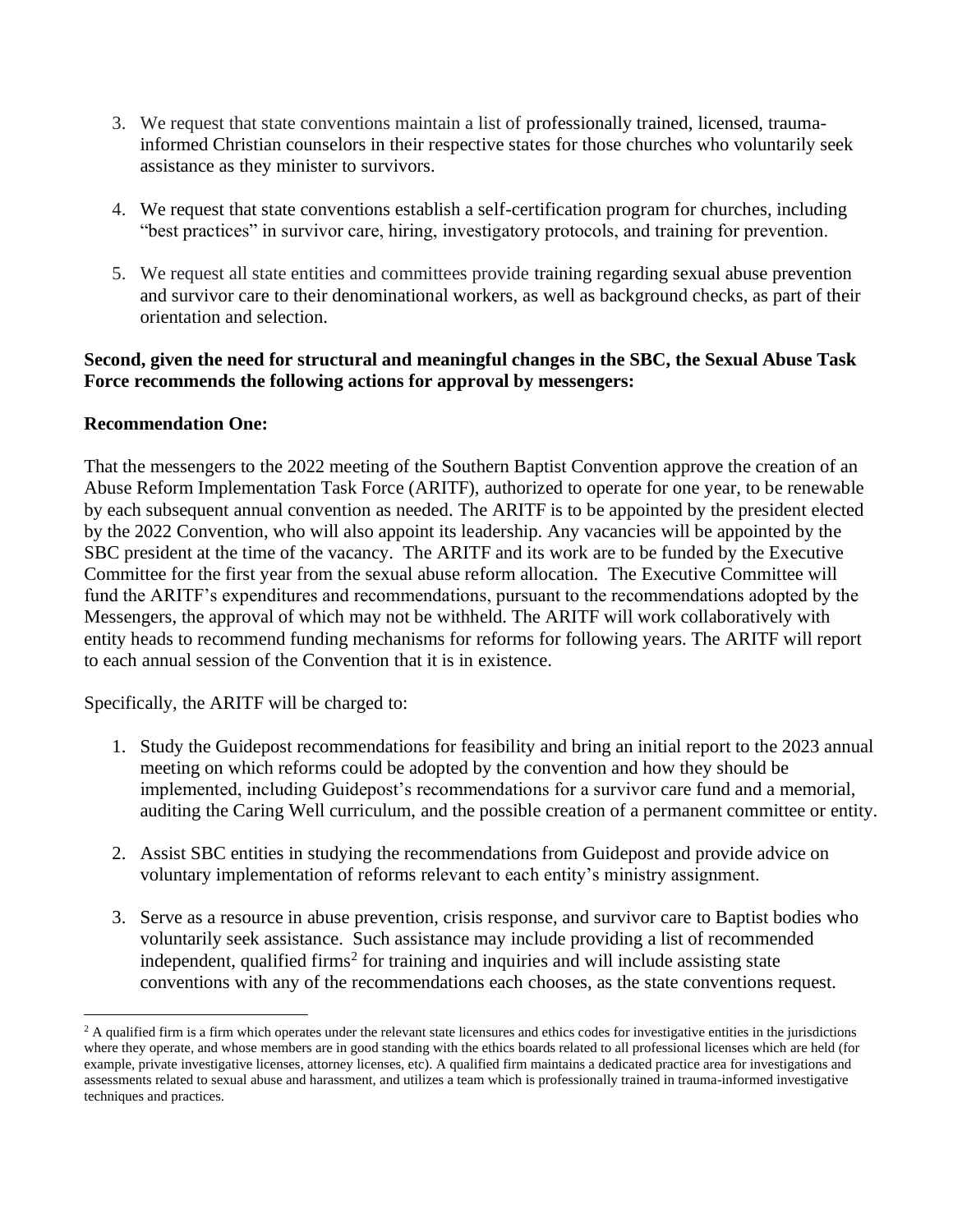- 4. In consultation with the Credentials Committee, revise the evaluation and submission process<sup>3</sup> for complaints of noncooperation due to sexual abuse and publish those revisions. For example, when a church acts in a manner that is inconsistent with the Convention's beliefs regarding sexual abuse,<sup>4</sup> such as showing an unwillingness to cooperate in an inquiry of an accused individual, then the church shall be submitted to the SBC Credentials Committee for consideration in accordance with SBC Bylaw 8.<sup>5</sup>
- 5. Work with the Executive Committee and Credentials Committee to select an independent, qualified firm or firms to assist the Credentials Committee by providing factual findings<sup>6</sup> for complaints of noncooperation due to sexual abuse. The ARITF will report back any actions to the 2023 annual meeting regarding this selection. This expense shall be funded by the sexual abuse reform allocation.

**Rationale:** Over the course of the EC investigation, it has become clear to the Sexual Abuse Task Force that the process of implementing meaningful change in the Southern Baptist Convention in the area of sex abuse is beyond the scope of this current Task Force.

#### **Recommendation Two:**

That the messengers to the 2022 meeting of the Southern Baptist Convention authorizes the ARITF, in coordination with the Executive Committee, to create a "Ministry Check" website<sup>7</sup> and process for maintaining a record of pastors, denominational workers, ministry employees, and volunteers who have at any time been credibly accused<sup>8</sup> of sexual abuse<sup>9</sup> and who have been or are associated with a cooperating Southern Baptist church or entity. The website will be established and maintained through

<sup>4</sup> SBC Constitution, Article III.1.4.

<sup>5</sup> SBC Bylaw 8 C (4) – If a church which has been found not to be in cooperation with the Convention addresses the issues which led to that finding, it may apply to the Credentials Committee for a reconsideration of its status. If the circumstances warrant, the Credentials Committee may recommend to the Executive Committee that the church be once again considered a cooperating church.

<sup>6</sup> Inquiries shall not be investigations which exercise authority over any local church or state convention or local association, in accordance with SBC Constitution Article IV and SBC Bylaw 8. The firm's inquiries would only be related to matters of sexual abuse and would be reported to the Credentials Committee without making any recommendations. The firm would provide a written factual report to the Credentials Committee which preserves victim and witness identities. The Credentials Committee would then form an opinion using the factual report and other information available to the Committee.

 $^7$  A disclaimer will appear on the website that the list is not exhaustive and is for informational purposes only.

<sup>8</sup> A credibly accused pastor, denominational worker, or ministry employee or volunteer includes one who has confessed in a non-privileged setting, who has been convicted in a court of law, or who has had a civil judgment rendered against them. Additionally, an independent third party who has been hired by any church or other Baptist body, may determine, by preponderance of the evidence following an inquiry, that a pastor, denominational worker, or ministry employee or volunteer is credibly accused. A "preponderance of the evidence" is the legal standard required for a civil judgment.

<sup>9</sup> Sexual abuse is defined as any sexual act that could result in criminal charges or civil liability in the jurisdiction where it occurred.

<sup>&</sup>lt;sup>3</sup> This includes recommendations on standard principles of cooperation, consistent with the Convention's beliefs regarding sexual abuse, by which a church may be deemed to be in friendly cooperation with the SBC, as well as an explanation of a clear reporting process, assessment standards, record-keeping procedures, processes for non-cooperating churches to rectify areas of non-cooperation, and an appeals process for submitters. The standard principles of cooperation and process shall be published publicly.